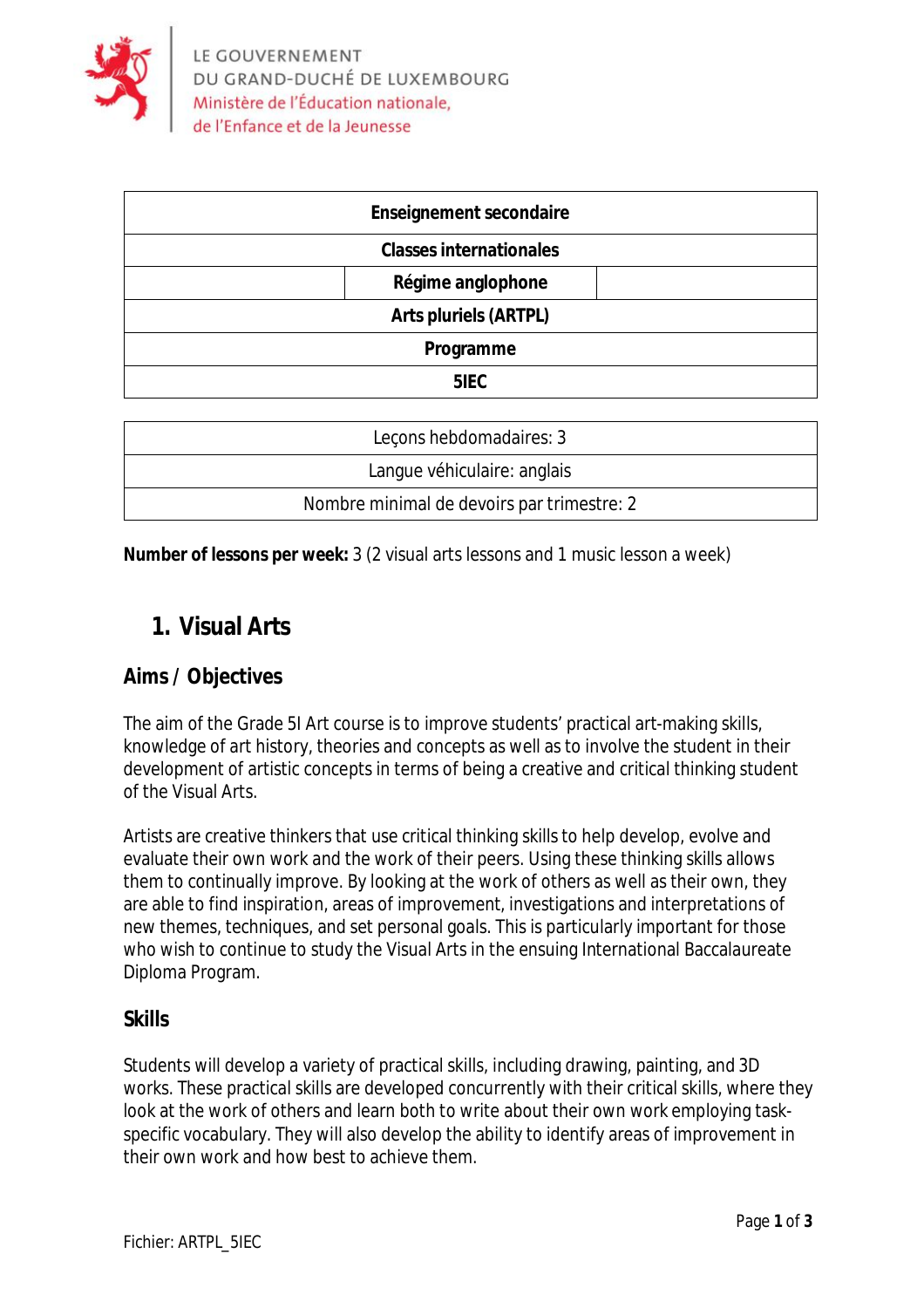

LE GOUVERNEMENT DU GRAND-DUCHÉ DE LUXEMBOURG Ministère de l'Éducation nationale, de l'Enfance et de la Jeunesse

# **Assessment**

During the course, the students are assessed using the MYP Arts Assessment Criteria.

**Knowledge and Understanding**

**Application**

**Reflection and Evaluation**

#### **Personal Engagement**

Visual Arts is assessed on each of the above criteria in each Unit. A student is awarded a final level, which is recorded in the end-of-semester report.

# **2. Music**

### **Pre-Requisites**

A specialised or thorough knowledge in music is not requested.

#### **Aims**

Music in the IB programme stimulates young imaginations, challenges perceptions, and develops creative and analytical skills. The course encourages students to understand the context and cultural implications of musical works, supporting the development of an inquiring and empathetic world view. Music challenges and enriches personal identity and builds awareness of the aesthetic in a real-world context.

The aims of IB music are to encourage and enable students to:

- create and present music
- develop skills specific to the discipline
- engage in a process of creative exploration and (self-) discovery
- make purposeful connections between investigation and practice
- understand the relationship between music and its contexts
- respond to and reflect on music
- deepen their understanding of the world.